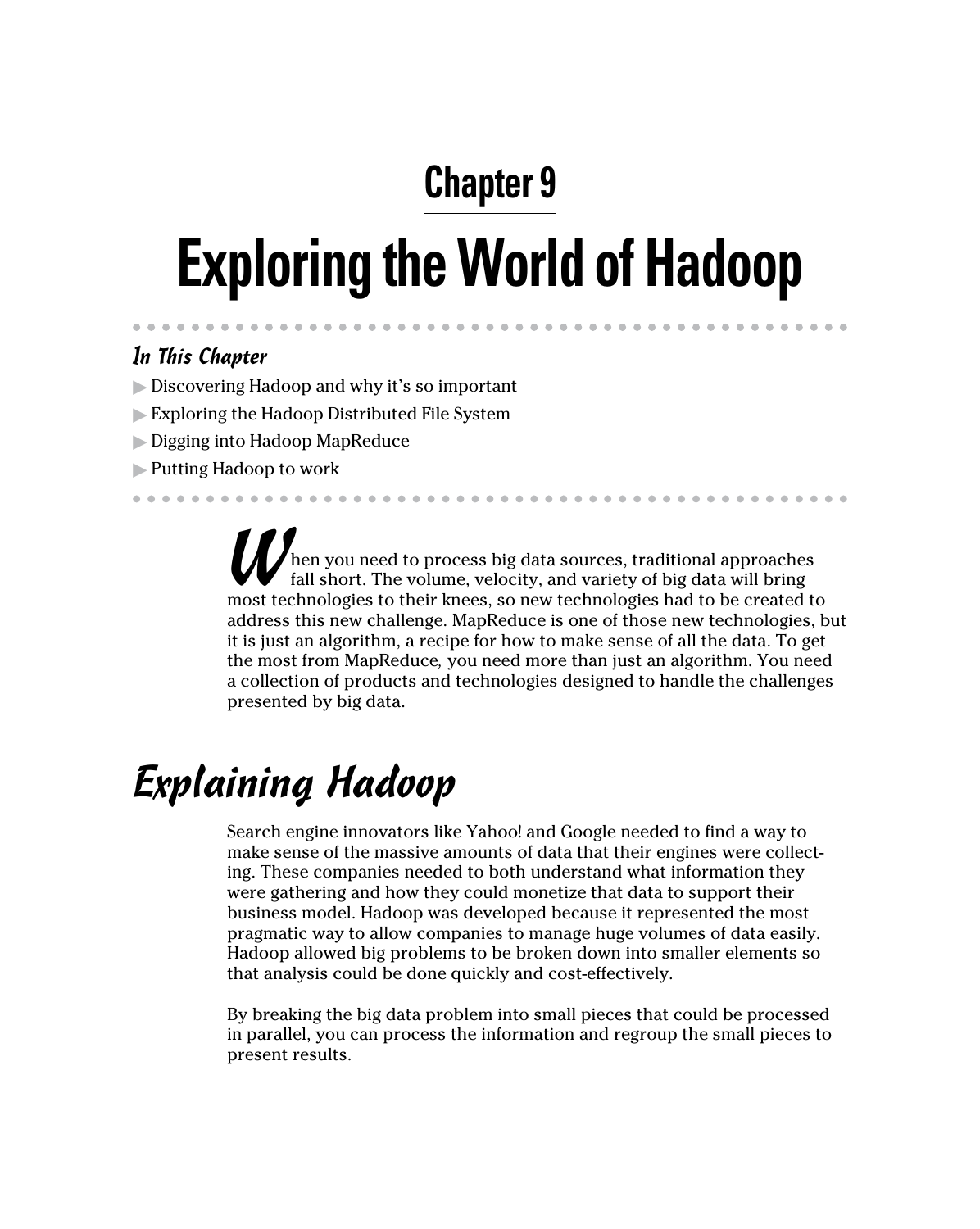Hadoop ([http://hadoop.apache.org](http://hadoop.apache.org/)) was originally built by a Yahoo! engineer named Doug Cutting and is now an open source project managed by the Apache Software Foundation. It is made available under the Apache License v2.0. Along with other projects that we examine in Chapter 10, Hadoop is a fundamental building block in our desire to capture and process big data. Hadoop is designed to parallelize data processing across computing nodes to speed computations and hide latency. At its core, Hadoop has two primary components:

- ✓ **Hadoop Distributed File System:** A reliable, high-bandwidth, low-cost, data storage cluster that facilitates the management of related files across machines.
- ✓ **MapReduce engine:** A high-performance parallel/distributed dataprocessing implementation of the MapReduce algorithm.

Hadoop is designed to process huge amounts of structured and unstructured data (terabytes to petabytes) and is implemented on racks of commodity servers as a Hadoop cluster. Servers can be added or removed from the cluster dynamically because Hadoop is designed to be "self-healing." In other words, Hadoop is able to detect changes, including failures, and adjust to those changes and continue to operate without interruption.

We now take a closer look at the Hadoop Distributed File System (HDFS) and MapReduce as implemented in Hadoop.

## Understanding the Hadoop Distributed File System (HDFS)

The Hadoop Distributed File System is a versatile, resilient, clustered approach to managing files in a big data environment. HDFS is not the final destination for files. Rather, it is a data service that offers a unique set of capabilities needed when data volumes and velocity are high. Because the data is written once and then read many times thereafter, rather than the constant read-writes of other file systems, HDFS is an excellent choice for supporting big data analysis. The service includes a "NameNode" and multiple "data nodes" running on a commodity hardware cluster and provides the highest levels of performance when the entire cluster is in the same physical rack in the data center. In essence, the NameNode keeps track of where data is physically stored. Figure 9-1 depicts the basic architecture of HDFS.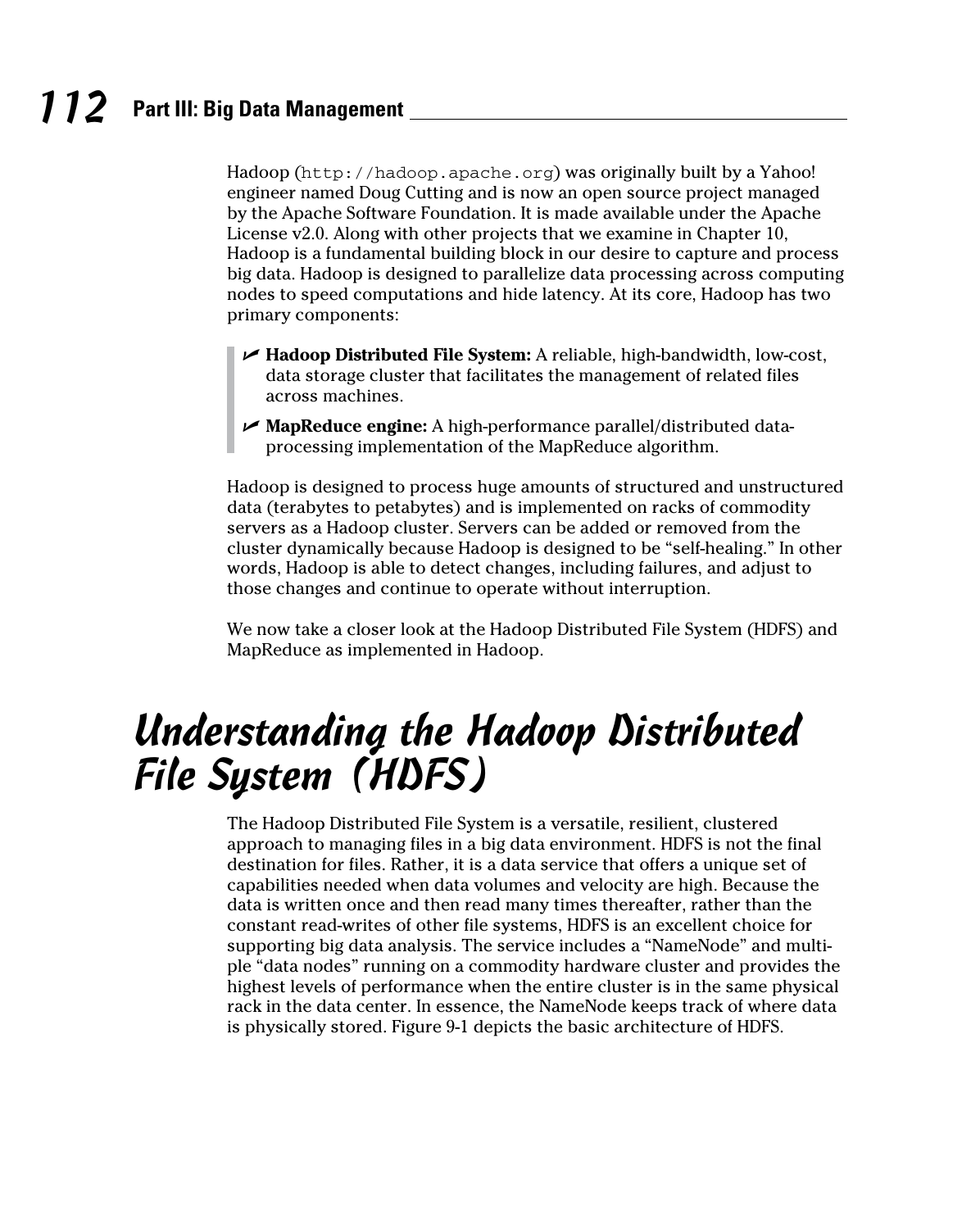

#### NameNodes

HDFS works by breaking large files into smaller pieces called *blocks.* The blocks are stored on data nodes, and it is the responsibility of the NameNode to know what blocks on which data nodes make up the complete file. The NameNode also acts as a "traffic cop," managing all access to the files, including reads, writes, creates, deletes, and replication of data blocks on the data nodes. The complete collection of all the files in the cluster is sometimes referred to as the file system *namespace.* It is the NameNode's job to manage this namespace.

Even though a strong relationship exists between the NameNode and the data nodes, they operate in a "loosely coupled" fashion. This allows the cluster elements to behave dynamically, adding (or subtracting) servers as the demand increases (or decreases). In a typical configuration, you find one NameNode and possibly a data node running on one physical server in the rack. Other servers run data nodes only.

Data nodes are not very smart, but the NameNode is. The data nodes constantly ask the NameNode whether there is anything for them to do. This continuous behavior also tells the NameNode what data nodes are out there and how busy they are. The data nodes also communicate among themselves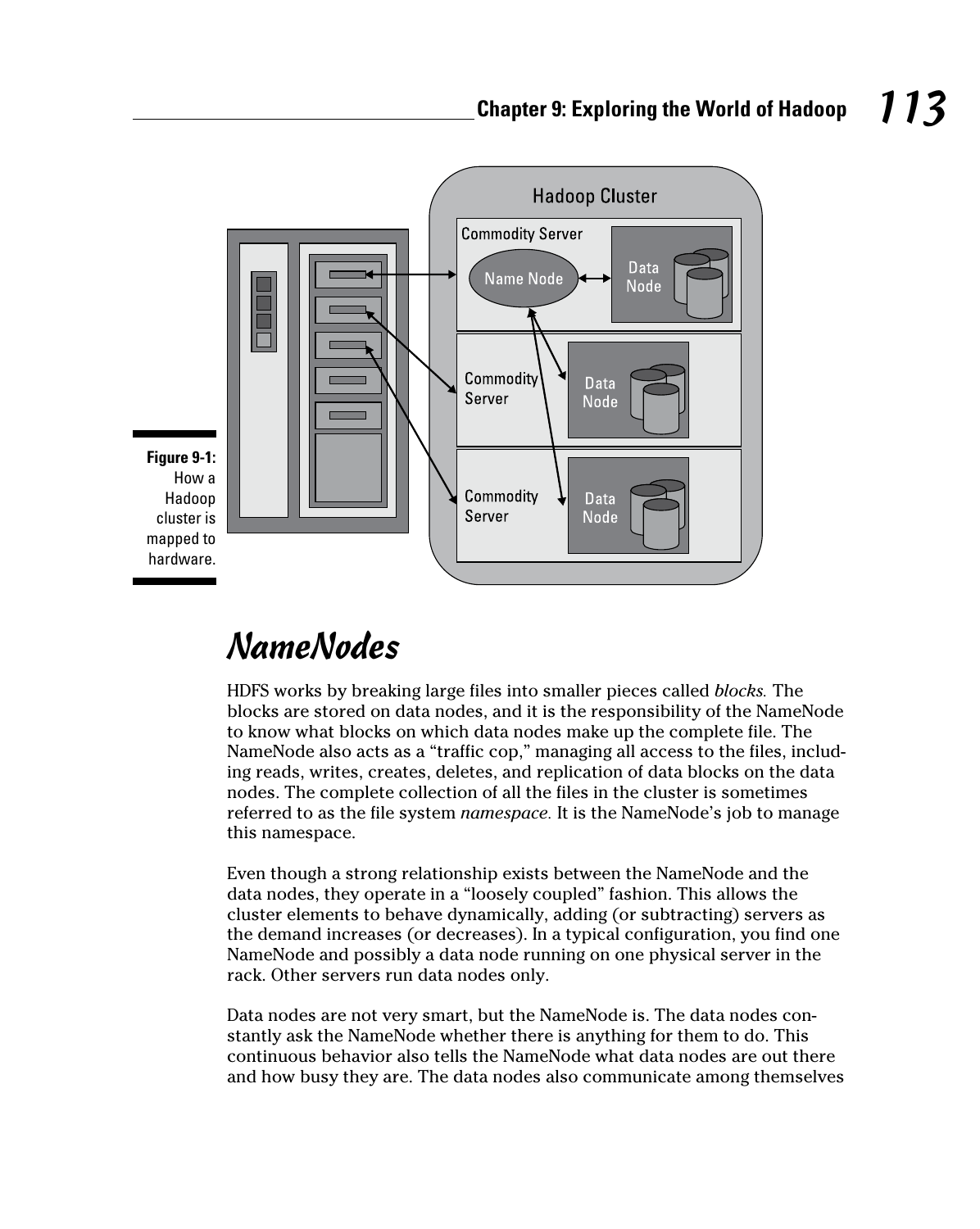so that they can cooperate during normal file system operations. This is necessary because blocks for one file are likely to be stored on multiple data nodes. Since the NameNode is so critical for correct operation of the cluster, it can and should be replicated to guard against a single point failure.

#### Data nodes

Data nodes are not smart, but they are resilient. Within the HDFS cluster, data blocks are replicated across multiple data nodes and access is managed by the NameNode. The replication mechanism is designed for optimal efficiency when all the nodes of the cluster are collected into a rack. In fact, the NameNode uses a "rack ID" to keep track of the data nodes in the cluster. HDFS clusters are sometimes referred to as being "rack-aware." Data nodes also provide "heartbeat" messages to detect and ensure connectivity between the NameNode and the data nodes. When a heartbeat is no longer present, the NameNode unmaps the data node from the cluster and keeps on operating as though nothing happened. When the heartbeat returns (or a new heartbeat appears), it is added to the cluster transparently with respect to the user or application.

As with all file systems, data integrity is a key feature. HDFS supports a number of capabilities designed to provide data integrity. As you might expect, when files are broken into blocks and then distributed across different servers in the cluster, any variation in the operation of any element could affect data integrity. HDFS uses transaction logs and checksum validation to ensure integrity across the cluster.

Transaction logs are a very common practice in file system and database design. They keep track of every operation and are effective in auditing or rebuilding of the file system should something untoward occur.

Checksum validations are used to guarantee the contents of files in HDFS. When a client requests a file, it can verify the contents by examining its checksum. If the checksum matches, the file operation can continue. If not, an error is reported. Checksum files are hidden to help avoid tampering.

Data nodes use local disks in the commodity server for persistence. All the data blocks are stored locally, primarily for performance reasons. Data blocks are replicated across several data nodes, so the failure of one server may not necessarily corrupt a file. The degree of replication, the number of data nodes, and the HDFS namespace are established when the cluster is implemented. Because HDFS is dynamic, all parameters can be adjusted during the operation of the cluster.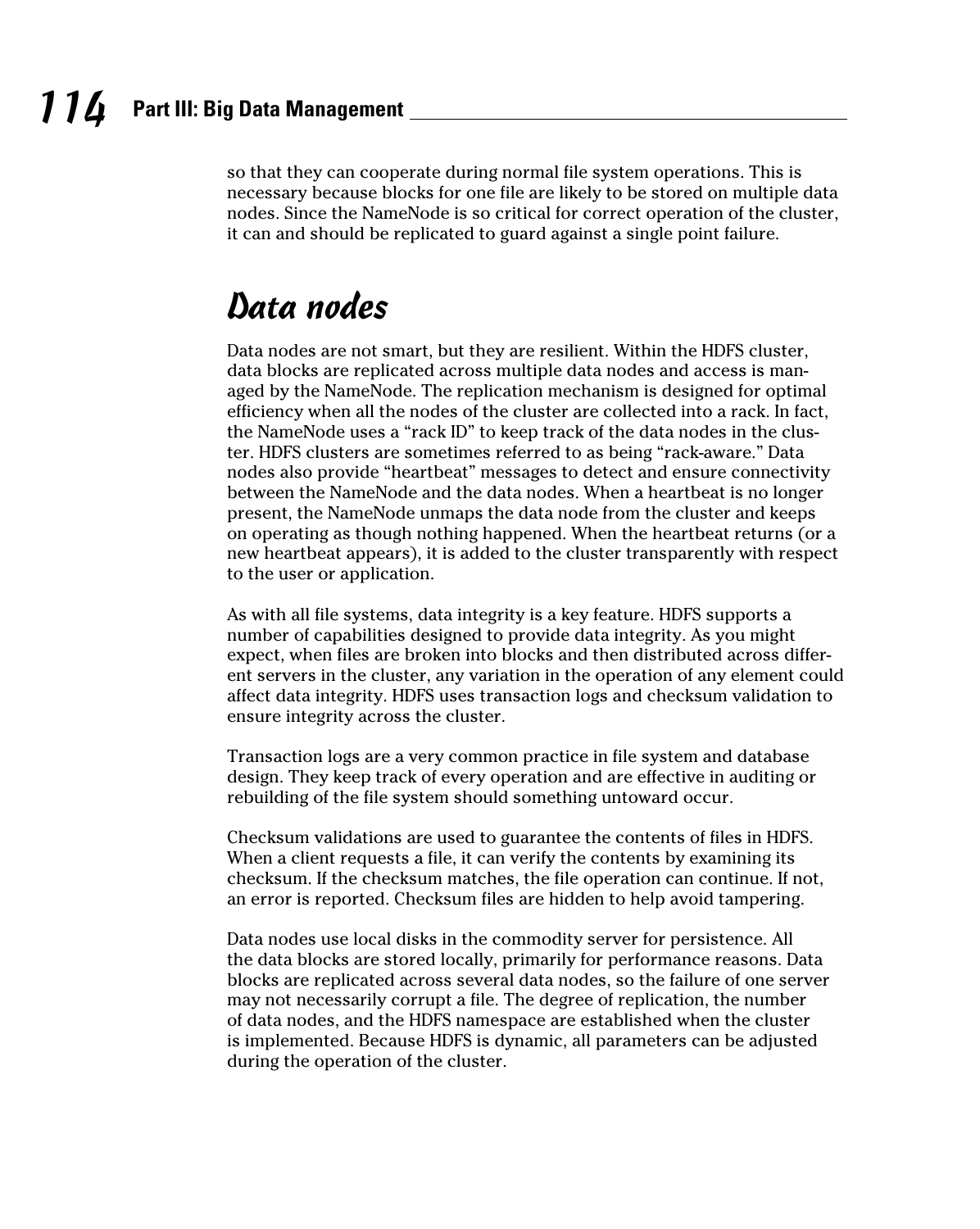#### Under the covers of HDFS

Big data brings the big challenges of volume, velocity, and variety. As covered in the previous sections, HDFS addresses these challenges by breaking files into a related collection of smaller blocks. These blocks are distributed among the data nodes in the HDFS cluster and are managed by the NameNode. Block sizes are configurable and are usually 128 megabytes (MB) or 256MB, meaning that a 1GB file consumes eight 128MB blocks for its basic storage needs. HDFS is resilient, so these blocks are replicated throughout the cluster in case of a server failure. How does HDFS keep track of all these pieces? The short answer is file system *metadata.*

Metadata is defined as "data about data." Software designers have been using metadata for decades under several names like data dictionary, metadata directory, and more recently, tags. Think of HDFS metadata as a template for providing a detailed description of the following:

- $\triangleright$  When the file was created, accessed, modified, deleted, and so on
- $\triangleright$  Where the blocks of the file are stored in the cluster
- $\vee$  Who has the rights to view or modify the file
- $\blacktriangleright$  How many files are stored on the cluster
- $\blacktriangleright$  How many data nodes exist in the cluster
- $\triangleright$  The location of the transaction log for the cluster

HDFS metadata is stored in the NameNode, and while the cluster is operating, all the metadata is loaded into the physical memory of the NameNode server. As you might expect, the larger the cluster, the larger the metadata footprint. For best performance, the NameNode server should have lots of physical memory and, ideally, lots of solid-state disks. The more the merrier, from a performance point of view.

As we cover earlier in the chapter, the data nodes are very simplistic. They are servers that contain the blocks for a given set of files. It is reasonable to think of data nodes as "block servers" because that is their primary function. What exactly does a block server do? Check out the following list:

- $\triangleright$  Stores (and retrieves) the data blocks in the local file system of the server. HDFS is available on many different operating systems and behaves the same whether on Windows, Mac OS, or Linux.
- $\triangleright$  Stores the metadata of a block in the local file system based on the metadata template in the NameNode.
- $\triangleright$  Performs periodic validations of file checksums.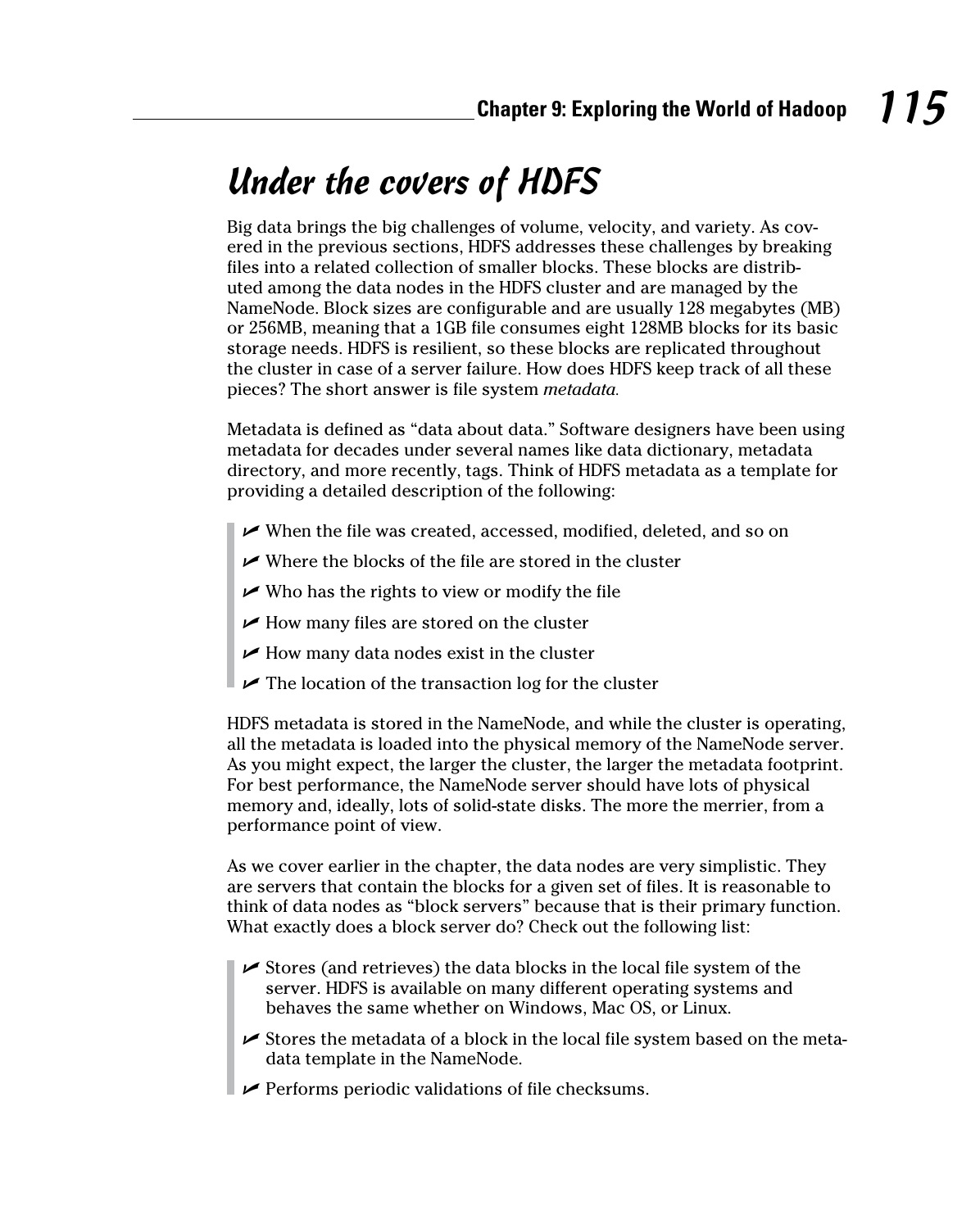- $\triangleright$  Sends regular reports to the NameNode about what blocks are available for file operations.
- ✓ Provides metadata and data to clients on demand. HDFS supports direct access to the data nodes from client application programs.
- $\triangleright$  Forwards data to other data nodes based on a "pipelining" model.

Block placement on the data nodes is critical to data replication and support for data pipelining. HDFS keeps one replica of every block locally. It then places a second replica on a different rack to guard against a complete rack failure. It also sends a third replica to the same remote rack, but to a different server in the rack. Finally, it can send additional replicas to random locations in local or remote clusters. HDFS is serious about data replication and resiliency. Fortunately, client applications do not need to worry about where all the blocks are located. In fact, clients are directed to the nearest replica to ensure highest performance.

HDFS supports the capability to create data pipelines. A *pipeline* is a connection between multiple data nodes that exists to support the movement of data across the servers. A client application writes a block to the first data node in the pipeline. The data node takes over and forwards the data to the next node in the pipeline; this continues until all the data, and all the data replicas, are written to disk. At this point, the client repeats the process by writing the next block in the file. As you see later in this chapter, this is an important feature for Hadoop MapReduce.

With all these files and blocks and servers, you might wonder how things are kept in balance. Without any intervention, it is possible for one data node to become congested while another might be nearly empty. HDFS has a "rebalancer" service that's designed to address these possibilities. The goal is to balance the data nodes based on how full each set of local disks might be. The rebalancer runs while the cluster is active and can be throttled to avoid congestion of network traffic. After all, HDFS needs to manage the files and blocks first and then worry about how balanced the cluster needs to be.

The rebalancer is effective, but it does not have a great deal of built-in intelligence. For example, you can't create access or load patterns and have the rebalancer optimize for those conditions. Nor will it identify data "hot spots" and correct for them. Perhaps these features will be offered in future versions of HDFS.

# Hadoop MapReduce

To fully understand the capabilities of Hadoop MapReduce, we need to differentiate between MapReduce (the algorithm) and an implementation of MapReduce. Hadoop MapReduce is an implementation of the algorithm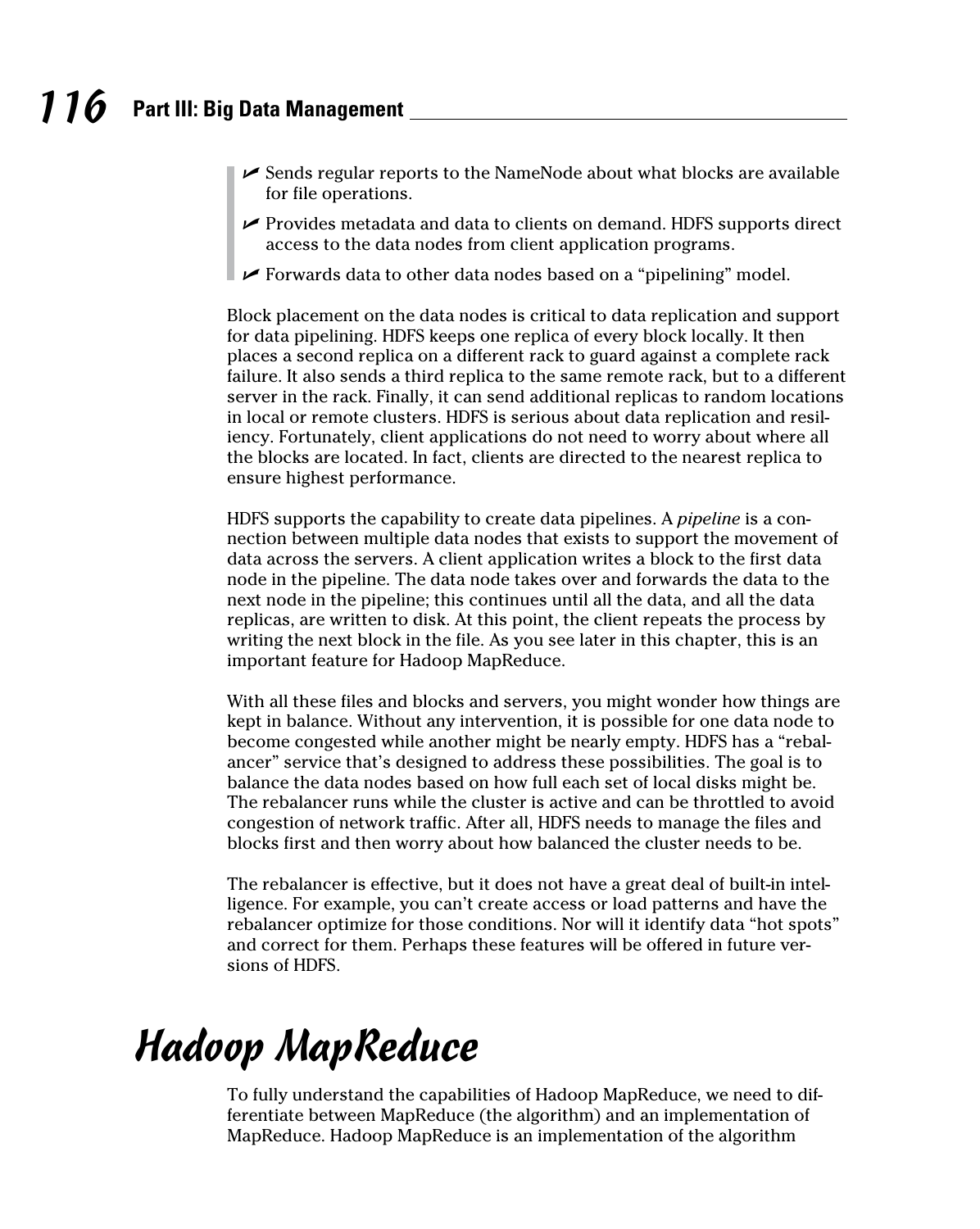developed and maintained by the Apache Hadoop project. It is helpful to think about this implementation as a MapReduce engine, because that is exactly how it works. You provide input (fuel), the engine converts the input into output quickly and efficiently, and you get the answers you need. You are using Hadoop to solve business problems, so it is necessary for you to understand how and why it works. So, we take a look at the Hadoop implementation of MapReduce in more detail.

Hadoop MapReduce includes several stages, each with an important set of operations helping to get to your goal of getting the answers you need from big data. The process starts with a user request to run a MapReduce program and continues until the results are written back to the HDFS. Figure 9-2 illustrates how MapReduce performs its tasks.



HDFS and MapReduce perform their work on nodes in a cluster hosted on racks of commodity servers. To simplify the discussion, the diagram shows only two nodes.

#### Getting the data ready

When a client requests a MapReduce program to run, the first step is to locate and read the input file containing the raw data. The file format is completely arbitrary, but the data must be converted to something the program can process. This is the function of InputFormat and RecordReader (RR).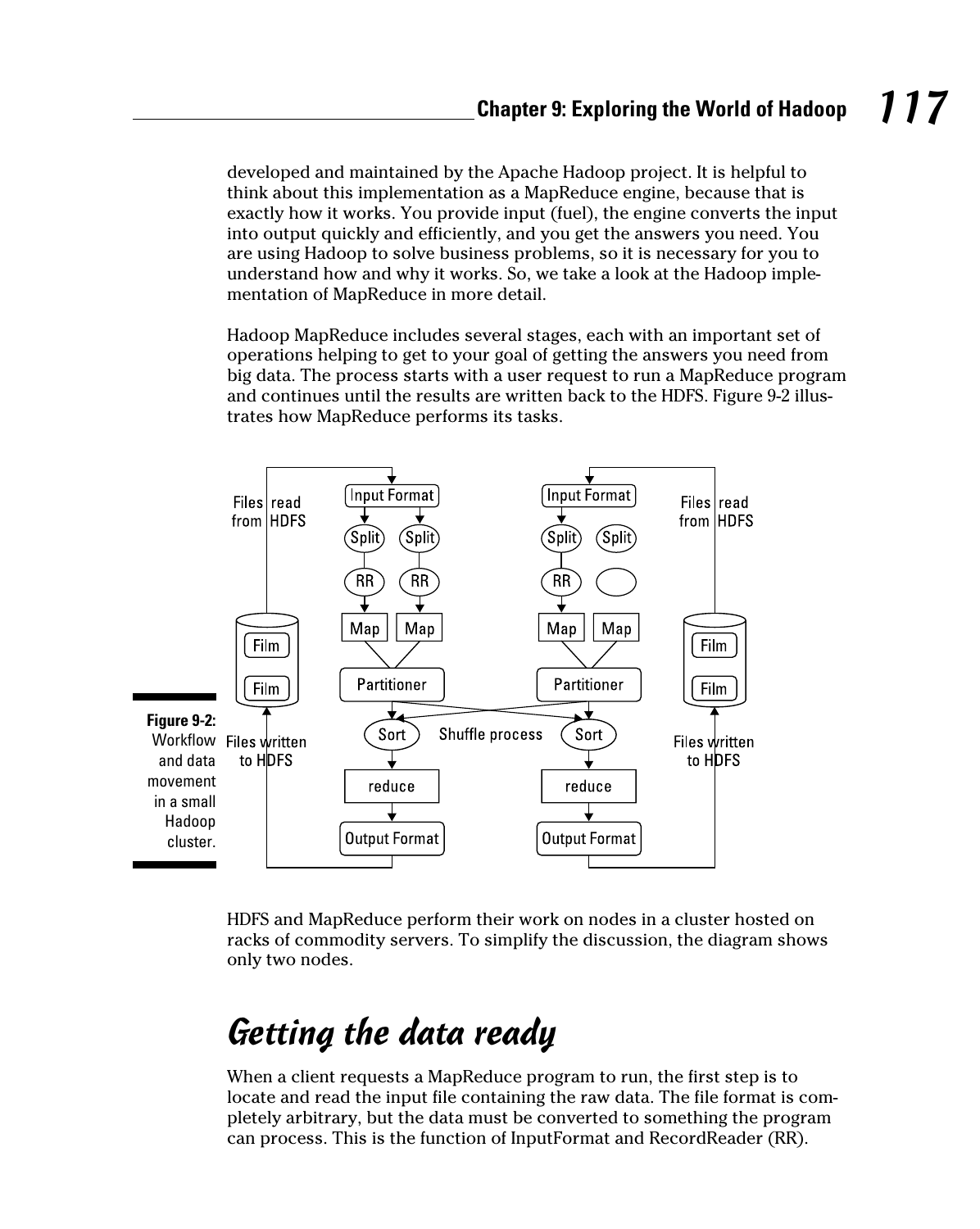InputFormat decides how the file is going to be broken into smaller pieces for processing using a function called InputSplit. It then assigns a RecordReader to transform the raw data for processing by the map. If you read the discussion of map in Chapter 8, you know it requires two inputs: a key and a value. Several types of RecordReaders are supplied with Hadoop, offering a wide variety of conversion options. This feature is one of the ways that Hadoop manages the huge variety of data types found in big data problems.

#### Let the mapping begin

Your data is now in a form acceptable to map. For each input pair, a distinct instance of map is called to process the data. But what does it do with the processed output, and how can you keep track of them? Map has two additional capabilities to address the questions. Because map and reduce need to work together to process your data, the program needs to collect the output from the independent mappers and pass it to the reducers. This task is performed by an OutputCollector. A Reporter function also provides information gathered from map tasks so that you know when or if the map tasks are complete.

All this work is being performed on multiple nodes in the Hadoop cluster simultaneously. You may have cases where the output from certain mapping processes needs to be accumulated before the reducers can begin. Or, some of the intermediate results may need to be processed before reduction. In addition, some of this output may be on a node different from the node where the reducers for that specific output will run. The gathering and shuffling of intermediate results are performed by a partitioner and a sort. The map tasks will deliver the results to a specific partition as inputs to the reduce tasks. After all the map tasks are complete, the intermediate results are gathered in the partition and a shuffling occurs, sorting the output for optimal processing by reduce.

#### Reduce and combine

For each output pair, reduce is called to perform its task. In similar fashion to map, reduce gathers its output while all the tasks are processing. Reduce can't begin until all the mapping is done, and it isn't finished until all instances are complete. The output of reduce is also a key and a value. While this is necessary for reduce to do its work, it may not be the most effective output format for your application. Hadoop provides an OutputFormat feature, and it works very much like InputFormat. OutputFormat takes the key-value pair and organizes the output for writing to HDFS. The last task is to actually write the data to HDFS. This is performed by RecordWriter,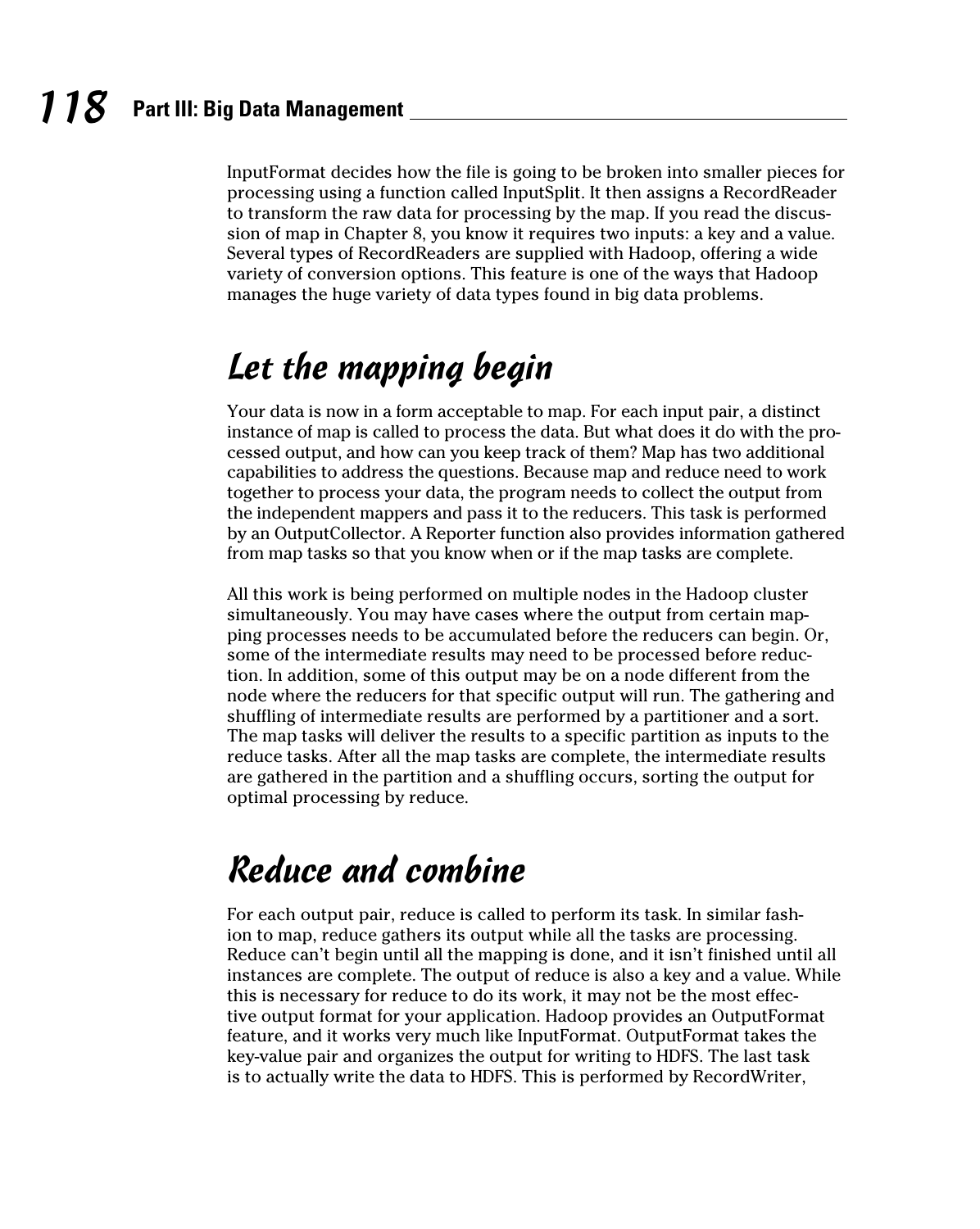and it performs similarly to RecordReader except in reverse. It takes the OutputFormat data and writes it to HDFS in the form necessary for the requirements of the application program.

The coordination of all these activities was managed in earlier versions of Hadoop by a job scheduler. This scheduler was rudimentary, and as the mix of jobs changed and grew, it was clear that a different approach was necessary. The primary deficiency in the old scheduler was the lack of resource management. The latest version of Hadoop has this new capability, and we look at it more closely in Chapter 10.

Hadoop MapReduce is the heart of the Hadoop system. It provides all the capabilities you need to break big data into manageable chunks, process the data in parallel on your distributed cluster, and then make the data available for user consumption or additional processing. And it does all this work in a highly resilient, fault-tolerant manner. This is just the beginning. The Hadoop ecosystem is a large, growing set of tools and technologies designed specifically for cutting your big data problems down to size.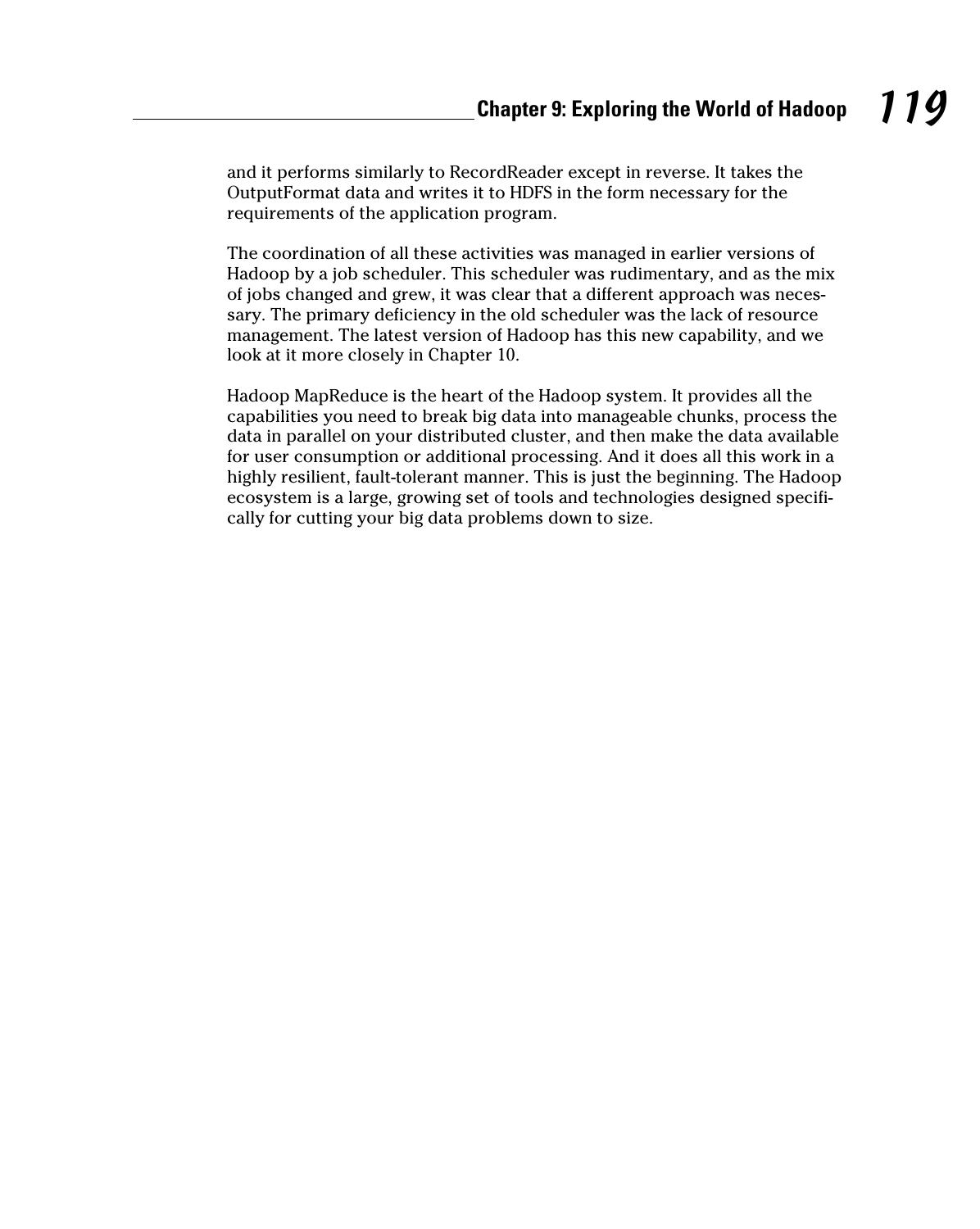#### **Part III: Big Data Management**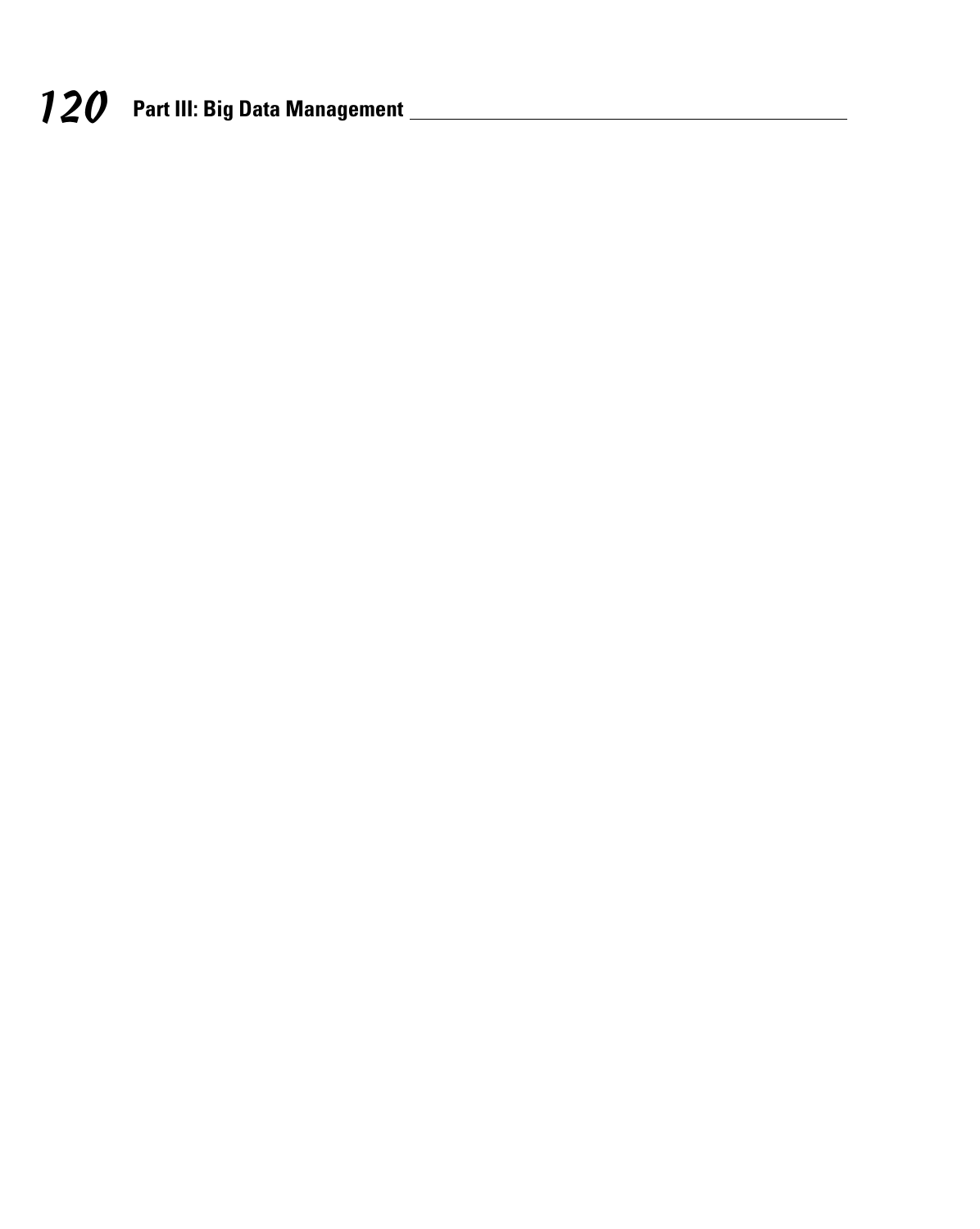# **Chapter 10**

# **The Hadoop Foundation and Ecosystem**

#### In This Chapter

- ▶ Why the Hadoop ecosystem is foundational for big data
- ▶ Managing resources and applications with Hadoop YARN
- ▶ Storing big data with HBase
- $\triangleright$  Mining big data with Hive
- ▶ Interacting with the Hadoop ecosystem

s Chapter 9 explains, Hadoop MapReduce and Hadoop Distributed<br>File System (HDFS) are powerful technologies designed to address big data challenges. That's the good news. The bad news is that you really need to be a programmer or data scientist to be able to get the most out of these elemental components. Enter the Hadoop ecosystem. For several years and for the foreseeable future, open source as well as commercial developers all over the world have been building and testing tools to increase the adoption and usability of Hadoop. Many are working on bits of the ecosystem and offering their enhancements back to the Apache project. This constant flow of fixes and improvements helps to drive the entire ecosystem forward in a controlled and secure manner.

In this chapter, you take a look at the various technologies that make up the Hadoop ecosystem.

# Building a Big Data Foundation with the Hadoop Ecosystem

Trying to tackle big data challenges without a toolbox filled with technology and services is like trying to empty the ocean with a spoon. As core components, Hadoop MapReduce and HDFS are constantly being improved and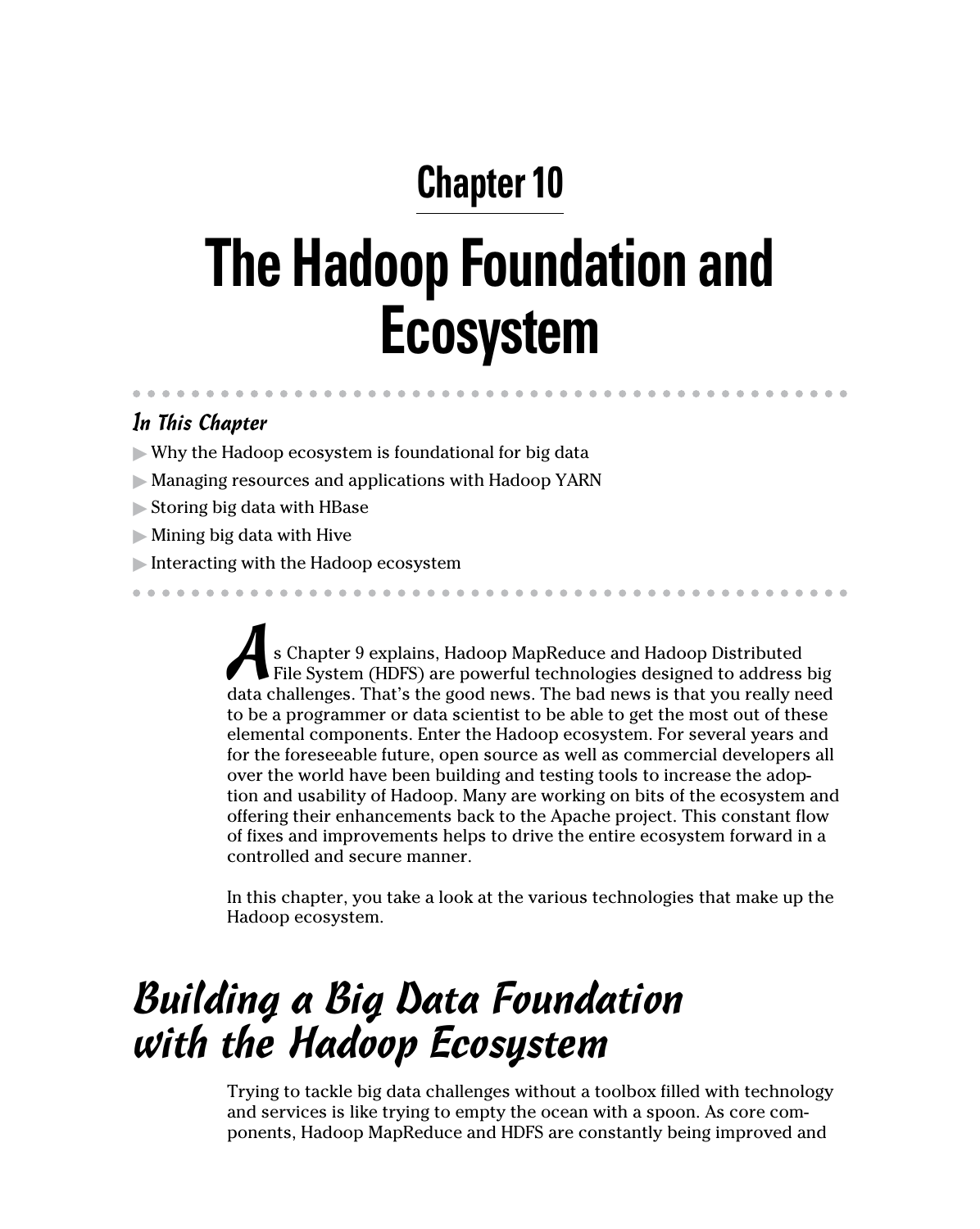provide great starting points, but you need something more. The Hadoop ecosystem provides an ever-expanding collection of tools and technologies specifically created to smooth the development, deployment, and support of big data solutions. Before we look at the key components of the ecosystem, let's take a moment to discuss the Hadoop ecosystem and the role it plays on the big data stage.

No building is stable without a foundation. While important, stability is not the only important criterion in a building. Each part of the building must support its overall purpose. The walls, floors, stairs, electrical, plumbing, and roof need to complement each other while relying on the foundation for support and integration. It is the same with the Hadoop ecosystem. The foundation is MapReduce and HDFS. They provide the basic structure and integration services needed to support the core requirements of big data solutions. The remainder of the ecosystem provides the components you need to build and manage purpose-driven big data applications for the real world.

In the absence of the ecosystem it would be incumbent on developers, database administrators, system and network managers, and others to identify and agree on a set of technologies to build and deploy big data solutions. This is often the case when businesses want to adapt new and emerging technology trends. The chore of cobbling together technologies in a new market is daunting. That is why the Hadoop ecosystem is so fundamental to the success of big data. It is the most comprehensive collection of tools and technologies available today to target big data challenges. The ecosystem facilitate the creation of new opportunities for the widespread adoption of big data by businesses and organizations.

# Managing Resources and Applications with Hadoop YARN

Job scheduling and tracking are integral parts of Hadoop MapReduce. The early versions of Hadoop supported a rudimentary job and task tracking system, but as the mix of work supported by Hadoop changed, the scheduler could not keep up. In particular, the old scheduler could not manage non-MapReduce jobs, and it was incapable of optimizing cluster utilization. So a new capability was designed to address these shortcomings and offer more flexibility, efficiency, and performance.

Yet Another Resource Negotiator (YARN) is a core Hadoop service providing two major services:

- ✓ Global resource management (ResourceManager)
- ✓ Per-application management (ApplicationMaster)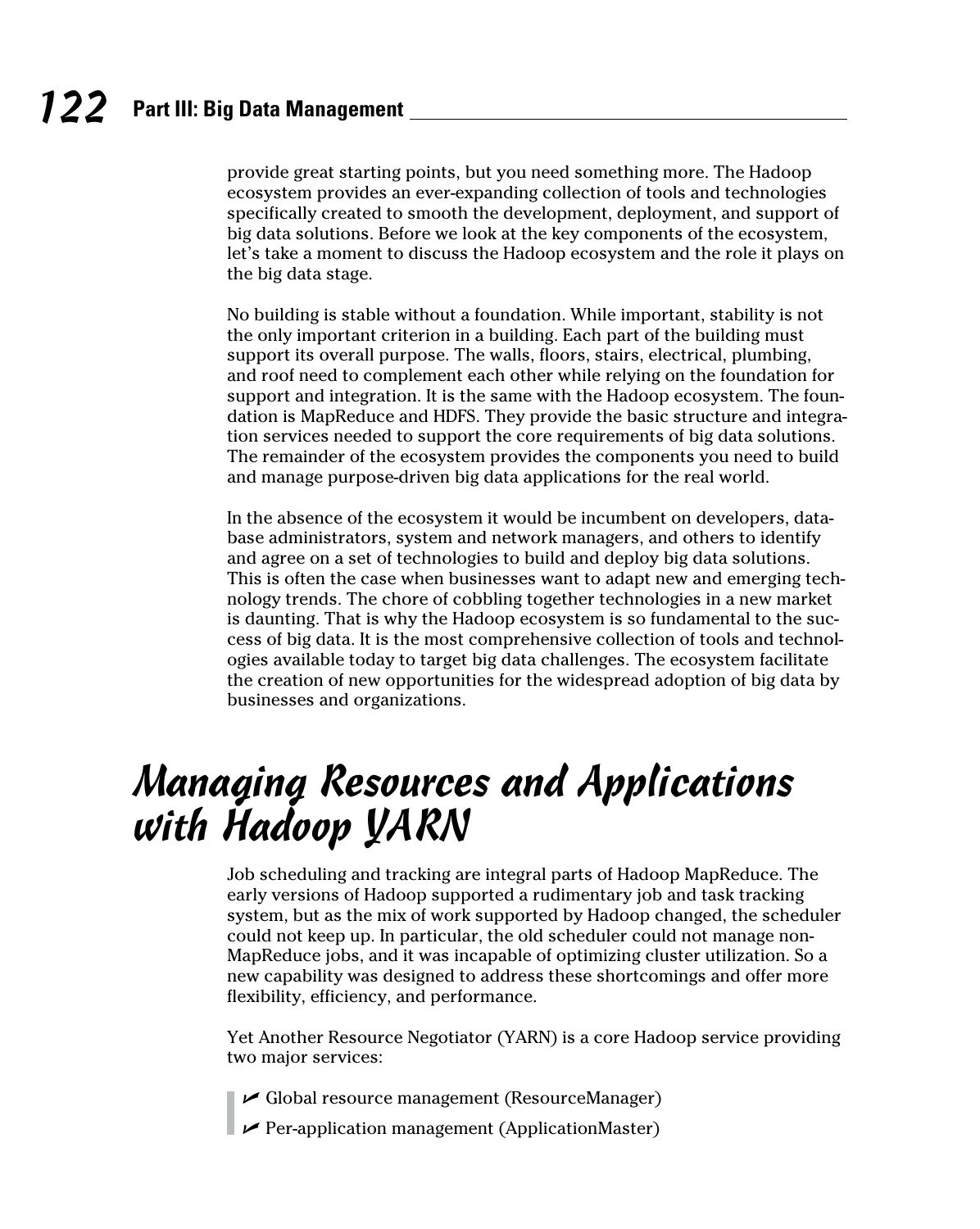The ResourceManager is a master service and control NodeManager in each of the nodes of a Hadoop cluster. Included in the ResourceManager is Scheduler, whose sole task is to allocate system resources to specific running applications (tasks), but it does not monitor or track the application's status. All the required system information is stored in a Resource Container. It contains detailed CPU, disk, network, and other important resource attributes necessary for running applications on the node and in the cluster.

Each node has a NodeManager slaved to the global ResourceManager in the cluster. The NodeManager monitors the application's usage of CPU, disk, network, and memory and reports back to the ResourceManager. For each application running on the node there is a corresponding ApplicationMaster. If more resources are necessary to support the running application, the ApplicationMaster notifies the NodeManager and the NodeManager negotiates with the ResourceManager (Scheduler) for the additional capacity on behalf of the application. The NodeManager is also responsible for tracking job status and progress within its node.

# Storing Big Data with HBase

HBase is a distributed, nonrelational (columnar) database that utilizes HDFS as its persistence store. It is modeled after Google BigTable and is capable of hosting very large tables (billions of columns/rows) because it is layered on Hadoop clusters of commodity hardware. HBase provides random, real-time read/write access to big data. HBase is highly configurable, providing a great deal of flexibility to address huge amounts of data efficiently. Now take a look at how HBase can help address your big data challenges.

HBase is a columnar database, so all data is stored into tables with rows and columns similar to relational database management systems (RDBMSs). The intersection of a row and a column is called a cell. One important difference between HBase tables and RDBMS tables is versioning. Each cell value includes a "version" attribute, which is nothing more than a timestamp uniquely identifying the cell. Versioning tracks changes in the cell and makes it possible to retrieve any version of the contents should it become necessary. HBase stores the data in cells in decreasing order (using the timestamp), so a read will always find the most recent values first.

Columns in HBase belong to a column family. The column family name is used as a prefix to identify members of its family. For example, *fruits:apple* and *fruits:banana* are members of the *fruits* column family. HBase implementations are tuned at the column family level, so it is important to be mindful of how you are going to access the data and how big you expect the columns to be.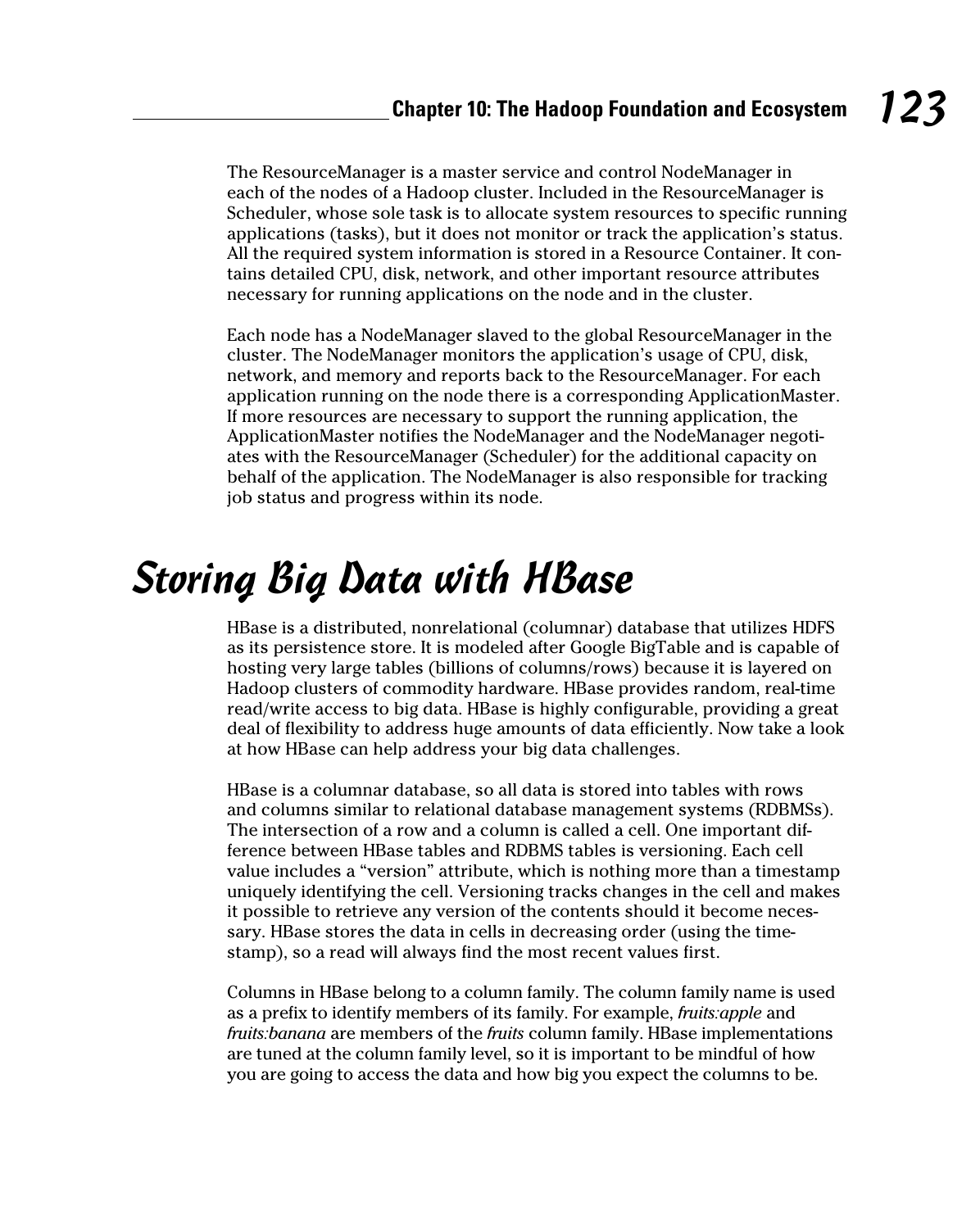The rows in HBase tables also have a key associated with them. The structure of the key is very flexible. It can be a computed value, a string, or even another data structure. The key is used to control access to the cells in the row, and they are stored in order from low value to high value.

All of these features together make up the schema. The schema is defined and created before any data can be stored. Even so, tables can be altered and new column families can be added after the database is up and running. This extensibility is extremely useful when dealing with big data because you don't always know about the variety of your data streams.

## Mining Big Data with Hive

Hive is a batch-oriented, data-warehousing layer built on the core elements of Hadoop (HDFS and MapReduce). It provides users who know SQL with a simple SQL-lite implementation called HiveQL without sacrificing access via mappers and reducers. With Hive, you can get the best of both worlds: SQL-like access to structured data and sophisticated big data analysis with MapReduce.

Unlike most data warehouses, Hive is not designed for quick responses to queries. In fact, queries can take several minutes or even hours depending on the complexity. As a result, Hive is best used for data mining and deeper analytics that do not require real-time behaviors. Because it relies on the Hadoop foundation, it is very extensible, scalable, and resilient, something that the average data warehouse is not.

Hive uses three mechanisms for data organization:

- ✓ **Tables:** Hive tables are the same as RDBMS tables consisting of rows and columns. Because Hive is layered on the Hadoop HDFS, tables are mapped to directories in the file system. In addition, Hive supports tables stored in other native file systems.
- ✓ **Partitions:** A Hive table can support one or more partitions. These partitions are mapped to subdirectories in the underlying file system and represent the distribution of data throughout the table. For example, if a table is called *autos,* with a key value of *12345* and a maker value *Ford,* the path to the partition would be /hivewh/autos/kv=12345/Ford.
- ✓ **Buckets:** In turn, data may be divided into buckets. Buckets are stored as files in the partition directory in the underlying file system. The buckets are based on the hash of a column in the table. In the preceding example, you might have a bucket called *Focus,* containing all the attributes of a Ford Focus auto.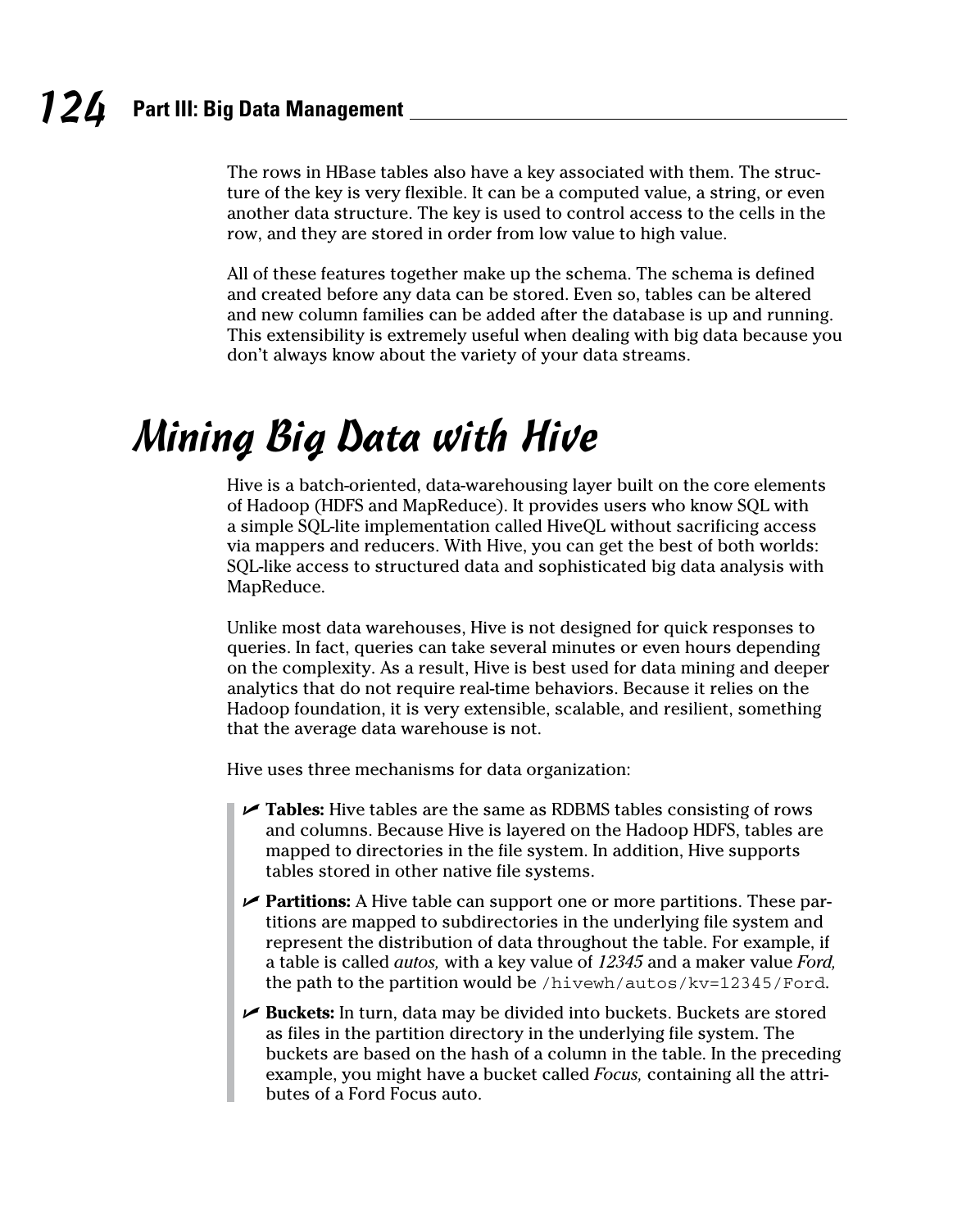Hive metadata is stored externally in the "metastore." The metastore is a relational database containing the detailed descriptions of the Hive schema, including column types, owners, key and value data, table statistics, and so on. The metastore is capable of syncing catalog data with other metadata services in the Hadoop ecosystem.

Hive supports an SQL-like language called HiveQL. HiveQL supports many of the SQL primitives, such as select, join, aggregate, union all, and so on. It also supports multitable queries and inserts by sharing the input data within a single HiveQL statement. HiveQL can be extended to support user-defined aggregation, column transformation, and embedded MapReduce scripts.

# Interacting with the Hadoop Ecosystem

Writing programs or using specialty query languages are not the only ways you interact with the Hadoop ecosystem. IT teams that manage infrastructures need to control Hadoop and the big data applications created for it. As big data becomes mainstream, non-technical professionals will want to try to solve business problems with big data. Look at some examples from the Hadoop ecosystem that help these constituencies.

### Pig and Pig Latin

The power and flexibility of Hadoop are immediately visible to software developers primarily because the Hadoop ecosystem was built by developers, for developers. However, not everyone is a software developer. Pig was designed to make Hadoop more approachable and usable by nondevelopers. Pig is an interactive, or script-based, execution environment supporting Pig Latin, a language used to express data flows. The Pig Latin language supports the loading and processing of input data with a series of operators that transform the input data and produce the desired output.

The Pig execution environment has two modes:

- ✓ **Local mode:** All scripts are run on a single machine. Hadoop MapReduce and HDFS are not required.
- ✓ **Hadoop:** Also called MapReduce mode, all scripts are run on a given Hadoop cluster.

Under the covers, Pig creates a set of *map* and *reduce* jobs. The user is absolved from the concerns of writing code, compiling, packaging, submitting, and retrieving the results. In many respects, Pig is analogous to SQL in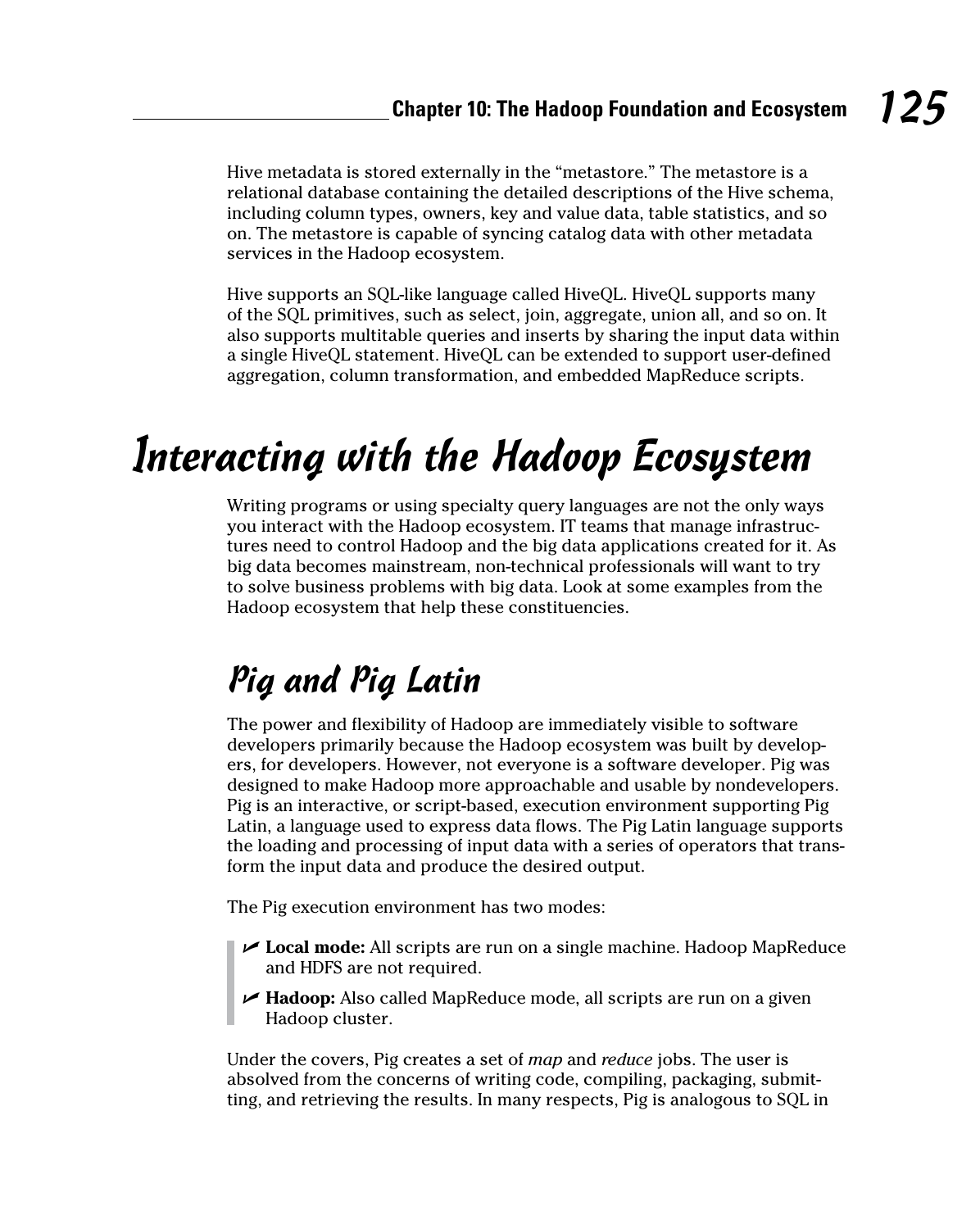the RDBMS world. The Pig Latin language provides an abstract way to get answers from big data by focusing on the data and not the structure of a custom software program. Pig makes prototyping very simple. For example, you can run a Pig script on a small representation of your big data environment to ensure that you are getting the desired results before you commit to processing all the data.

Pig programs can be run in three different ways, all of them compatible with local and Hadoop mode:

- ✓ **Script:** Simply a file containing Pig Latin commands, identified by the .pig suffix (for example, file.pig or myscript.pig). The commands are interpreted by Pig and executed in sequential order.
- ✓ **Grunt:** Grunt is a command interpreter. You can type Pig Latin on the grunt command line and Grunt will execute the command on your behalf. This is very useful for prototyping and "what if" scenarios.
- ✓ **Embedded:** Pig programs can be executed as part of a Java program.

Pig Latin has a very rich syntax. It supports operators for the following operations:

- $\triangleright$  Loading and storing of data
- $\triangleright$  Streaming data
- $\blacktriangleright$  Filtering data
- $\triangleright$  Grouping and joining data
- $\triangleright$  Sorting data
- $\triangleright$  Combining and splitting data

Pig Latin also supports a wide variety of types, expressions, functions, diagnostic operators, macros, and file system commands.

To get more examples, visit the Pig website within Apache.com. It is a rich resource that will provide you with all the details: [http://pig.apache.org](http://pig.apache.org/).

### Sqoop

Many businesses store information in RDBMSs and other data stores, so they need a way to move data back and forth from these data stores to Hadoop. While it is sometimes necessary to move the data in real time, it is most often necessary to load or unload data in bulk. Sqoop (SQL-to-Hadoop) is a tool that offers the capability to extract data from non-Hadoop data stores,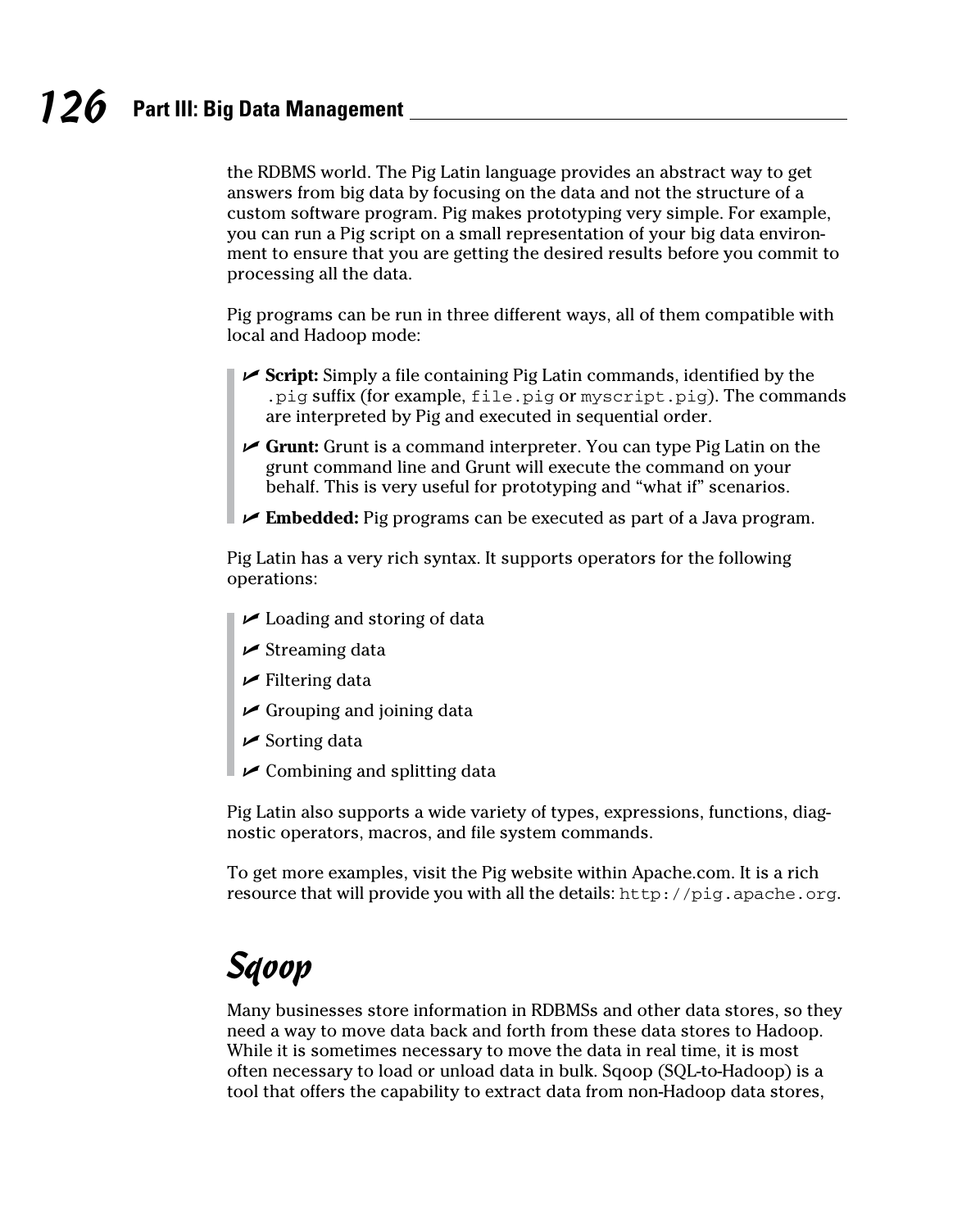transform the data into a form usable by Hadoop, and then load the data into HDFS. This process is called ETL, for Extract, Transform, and Load. While getting data into Hadoop is critical for processing using MapReduce, it is also critical to get data out of Hadoop and into an external data source for use in other kinds of application. Sqoop is able to do this as well.

Like Pig, Sqoop is a command-line interpreter. You type Sqoop commands into the interpreter and they are executed one at a time. Four key features are found in Sqoop:

- ✓ **Bulk import:** Sqoop can import individual tables or entire databases into HDFS. The data is stored in the native directories and files in the HDFS file system.
- ✓ **Direct input:** Sqoop can import and map SQL (relational) databases directly into Hive and HBase.
- ✓ **Data interaction:** Sqoop can generate Java classes so that you can interact with the data programmatically.
- ✓ **Data export:** Sqoop can export data directly from HDFS into a relational database using a target table definition based on the specifics of the target database.

Sqoop works by looking at the database you want to import and selecting an appropriate import function for the source data. After it recognizes the input, it then reads the metadata for the table (or database) and creates a class definition of your input requirements. You can force Sqoop to be very selective so that you get just the columns you are looking for before input rather than doing an entire input and then looking for your data. This can save considerable time. The actual import from the external database to HDFS is performed by a MapReduce job created behind the scenes by Sqoop.

Sqoop is another effective tool for nonprogrammers. The other important item to note is the reliance on underlying technologies like HDFS and MapReduce. You see this repeatedly throughout the element of the Hadoop ecosystem.

#### Zookeeper

Hadoop's greatest technique for addressing big data challenges is its capability to divide and conquer. After the problem has been divided, the conquering relies on the capability to employ distributed and parallel processing techniques across the Hadoop cluster. For some big data problems, the interactive tools are unable to provide the insights or timeliness required to make business decisions. In those cases, you need to create distributed